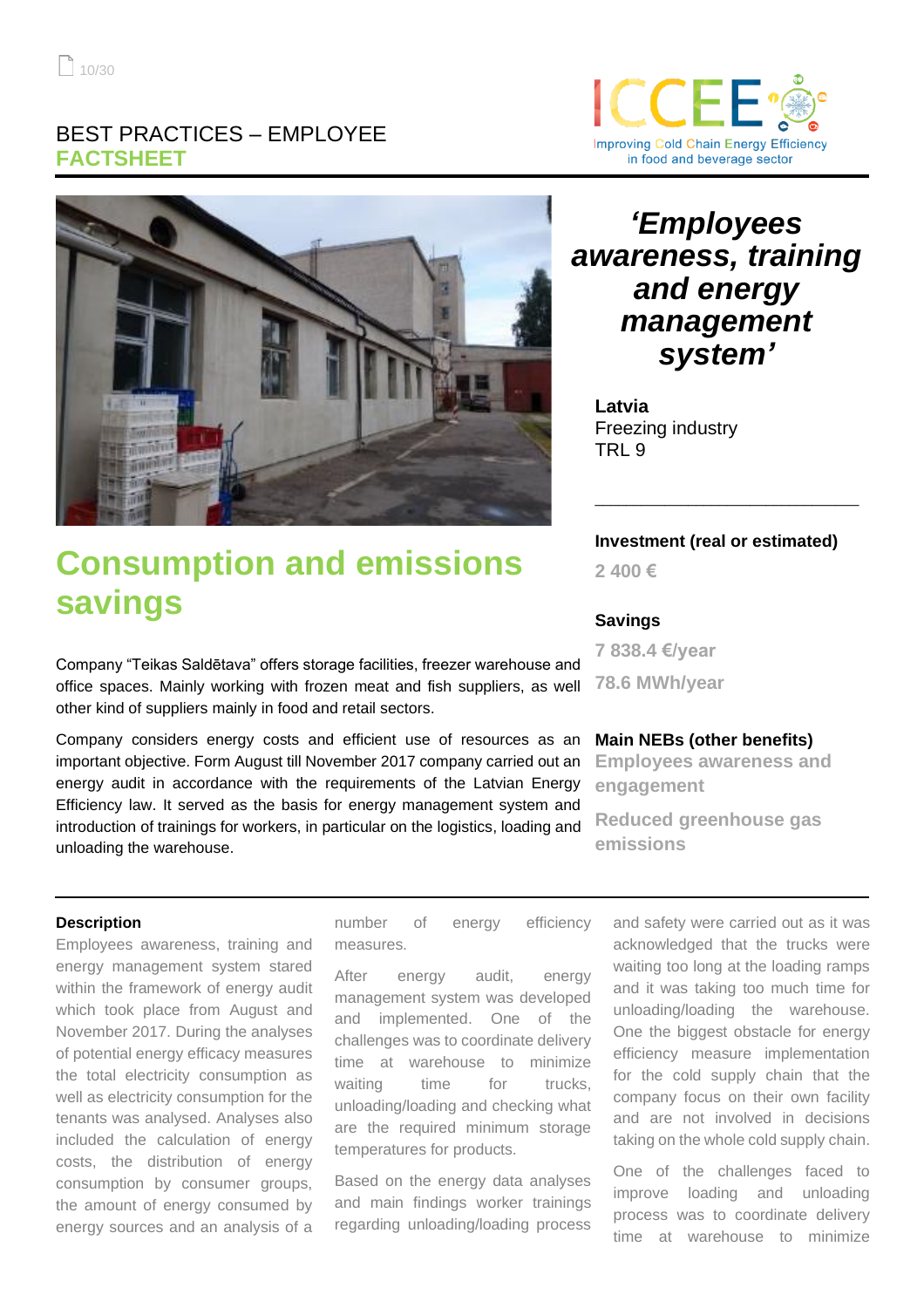### BEST PRACTICES – EMPLOYEE **FACTSHEET**



waiting time for tracks, unloading/loading and checking what are the required minimum storage temperatures for products.

But because each involved company has their own priorities, it makes it hard to negotiate between different companies that are involved. As some clients/ other companies can't agree on different delivery times to warehouse they waste energy waiting to unload or load the tracks.

Company "Teikas Saldētava" implemented measures to improve energy efficiency in cold supply chain regarding their responsibilities. They carried out regular training of workers regarding logistics, delivery and unloading to minimize waiting times for tracks. Also focusing on worker safety, including fire safety and the safety of ammonia system.

### **Benefits**

Energy savings from the implemented energy management system and worker trainings were estimated as 78,6 MWh/year.

Employee trainings helped to achieve not only energy savings but also helped to increase working environment safety.

### **Opportunities and barriers to implementation**

| Opportunities    | <b>Barriers</b> |
|------------------|-----------------|
| <b>Employees</b> |                 |
| awareness and    |                 |
| engagement       |                 |
|                  | Lack of human   |
|                  | resources for   |
|                  | implementation  |
| Reduced          | Lack<br>of      |
| energy           | experience in   |
| consumption      | providing       |
| and<br>energy    | trainings and   |
| costs            | setting up new  |
|                  | procedures      |

### **Calculations**

Even it is hard to estimate benefits of employees training and energy management system the calculations shows that energy savings are approximately 78.6 MWh/year.

|                                                      | Initial situation | Final situation |
|------------------------------------------------------|-------------------|-----------------|
| Productive capacity [t/year]                         | n/a               | n/a             |
| Annual energy consumption [kWh/year]                 | 1 572 000         | 1 493 400       |
| Annual energy cooling consumption [kWh/year]         | 1078              | 980             |
| Annual economic energy expenditure [thousand €/year] | 128               | 80              |

|                                                               | Energy management system |  |
|---------------------------------------------------------------|--------------------------|--|
| Total investment $(\epsilon)$                                 | 2400                     |  |
| Electricity savings for freezing [kWh/year]                   | 78 600                   |  |
| Average electricity price[€/kWh]                              | 0.097                    |  |
| Average emission price $\lceil \frac{\epsilon}{tCO_2} \rceil$ | 25                       |  |
| Emission reduction [tCO <sub>2</sub> /year]                   | 8.567                    |  |
| Energy economic saving (€/year)                               | 7624.2                   |  |
| Emission economic savings $(\epsilon)$                        | 214.2                    |  |
| Total economic savings $(\epsilon)$                           | 7 8 3 8.4                |  |
| Return period (years)                                         | 0.3                      |  |

### **References**

[1] Company internal energy audit acording to Latvian Regulation No. 487 Regarding Energy Audit of Enterprises